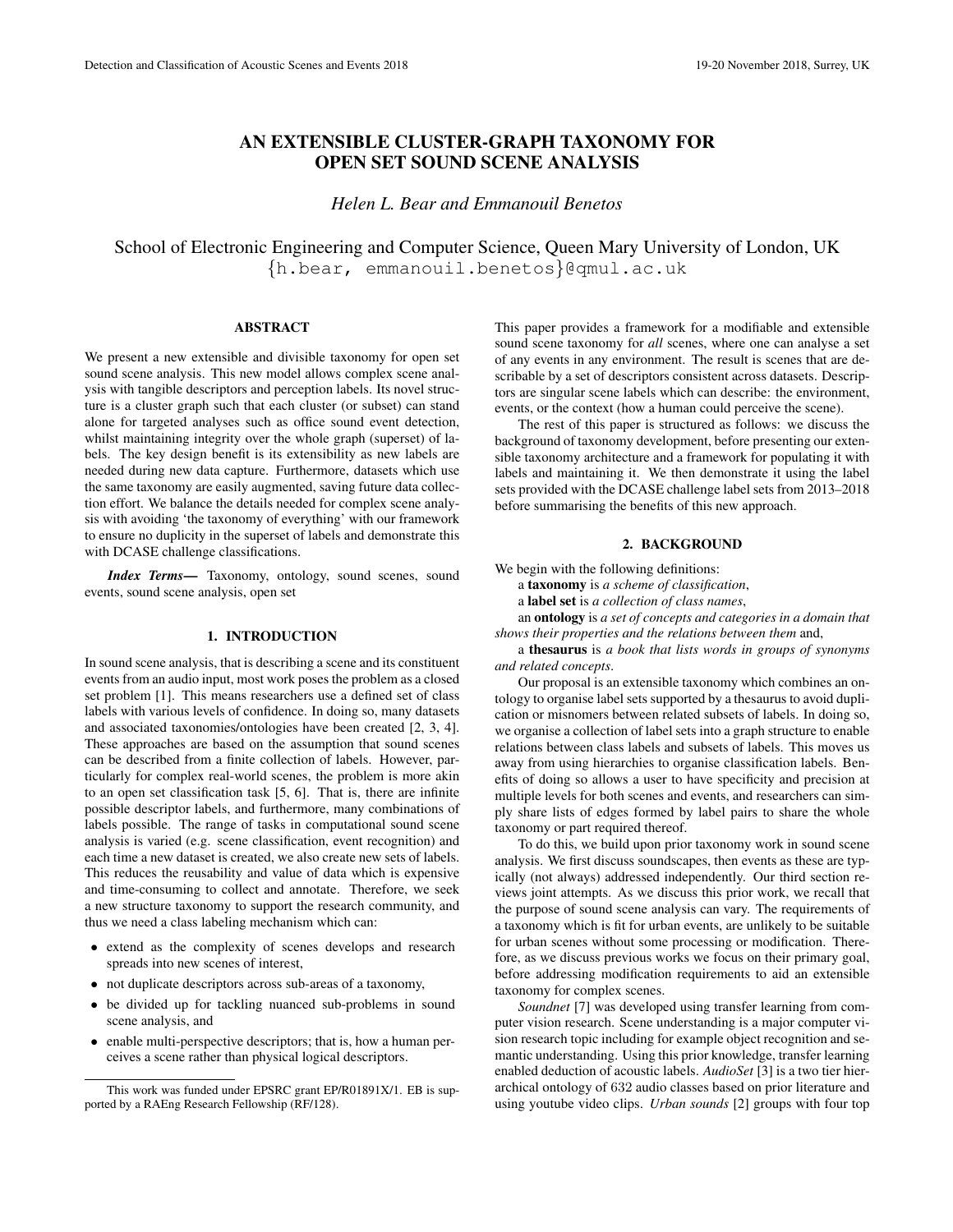level groups: human, nature, mechanical and music. Here the authors target urban soundscapes and determine that leaf labels must be specific, e.g. car "brakes", "engine" or "horn", instead of simply "car". However, this means that the leaf labels are specific for the clusters and cannot be shared or compounded with others for complex scenes outside the remit of urban environments.

Gaver's taxonomy [8] was evaluated by Houix [9] and found that sounds can be cross-classified by alternative principles depending on sound presentation and the background of a listener. This is supported by Guyot [10] who observed a distinction in the classification labels used between acoustician/non-acoustician listeners. In further human classification experiments, Van der Veer [11] and Shubert [12] demonstrated that when classifying sounds, humans tend to use compounds of objects and actions. This is evidence that a wholly encompassing open set taxonomy which permits compound descriptors from fundamental labels would be beneficial for fair audio assessment. One approach in [13] uses a hierarchy between the environment and the scene. The classification strategy uses context (environment by our definition) to aid event detection similar to human comprehension methods. Within their own dataset, environments are distinct, e.g. beach, park, on a bus. In addition, Pijanowski *et al.* [14] used three abstract groupings; geophony, biophony, and anthophony for environmental/outside spaces. Similarly, Delage in [15] used three abstract groups for urban sounds: sounds of nature, direct human activity, and indirect human activity. These are examples of clusters/groups of labels within a whole set and we use this model as inspiration for our cluster-graph ontology (as we present in Sec. 3).

Of these taxonomies, many use abstract labels for grouping types of labels. Yet, the labels in these groups can duplicate across groupings which creates confusion across datasets and research problems. Homographs *(def: each of two or more words having the same spelling or pronunciation but different meanings and origins)* and synonyms *(def: a word or phrase that means exactly or nearly the same as another word or phrase in the same language)* [16] are troublemakers in developing taxonomies for complex sound scenes. Compounded with the 'extra' abstract labels, we witness inaccuracies and ambiguous classifications. Therefore, we need a set of rules for extending the taxonomy for each cluster in the graph. Some prior work does not restrict itself to only Urban/Rural sounds or Scene/Event sound schemes. A number of schemes have wide reaching coverage, namely [10, 13, 8, 9]. Importantly, not all taxonomies fit into this simple cross-referencing structure, thus any future solution must enable cross problem label sharing for complex scenes. Also, any new taxonomy should address the human ability to 'cross-classify', i.e. enabling a machine to classify scenes and their components in multiple variants. That is, one class might exist in multiple different scenes, and the best approach for recognising that class can vary by the scene or context.

The first thesaurus: Wordnet [17] is an open-source online thesaurus containing groups of synonyms named *synsets*. Synsets are indexed by the preferred term, that is the word most commonly used. Using this we can ensure that our cluster-graph has one single label per leaf and that highest usage synonyms are used to reduce duplicity and to manage homographs. All punctuation should be removed, and labels saved in lower case.

# 3. A GRAPH TAXONOMY

In Sec. 2 we stated our proposal is an extensible taxonomy which combines a graph-based ontology to organise label sets supported

by a thesaurus to avoid duplication or misnomers between related subsets of labels. This means that the structure and relations between class labels are modelled as a graph, where class labels are grouped in clusters of leaf nodes, label sets are subgraphs, and the relations between these are edges. As we build upon label sets already provided, this will be a cluster graph [18]. This structure is new for sound scene analysis taxonomy, although graphs have been used in vision tasks [19].

The graph taxonomy enables one to make cuts through the total set of all labels/leaf nodes such that it can be sliced into relevant subsets of labels for different challenges in sound scene analysis. Each cluster is related via the graph schema so enables use of the same categories presented in prior datasets (reorganised) into an cluster graph. This also encourages data augmentation (e.g. [20]) across clusters so that researchers can quickly amalgamate bigger datasets without the collection and annotation costs. Depending on raw data used, intra-cluster distance measures can be calculated for multilabel classification methods.

A significant benefit of this architecture is that it can be represented in both graph and set form, more commonly known as a Venn diagram [21]. With both we can show both the detail of the graph and the paths between labels, but also the most common ways of cutting the graph (based on prior works) into subsets, or sub-graphs.

In this taxonomy we use the following terms as defined: Environment: tangible description of a scene, e.g. indoors, light, building, people.

Context: a human perceptual description of a scene, e.g. meeting, party, sea side.

Event: sound emitting actions or objects in the scene, e.g. speech, writing, keyboard presses, walking.





Figure 1: Example scene (top) [22] and first graph cuts for subsets of label sets (bottom).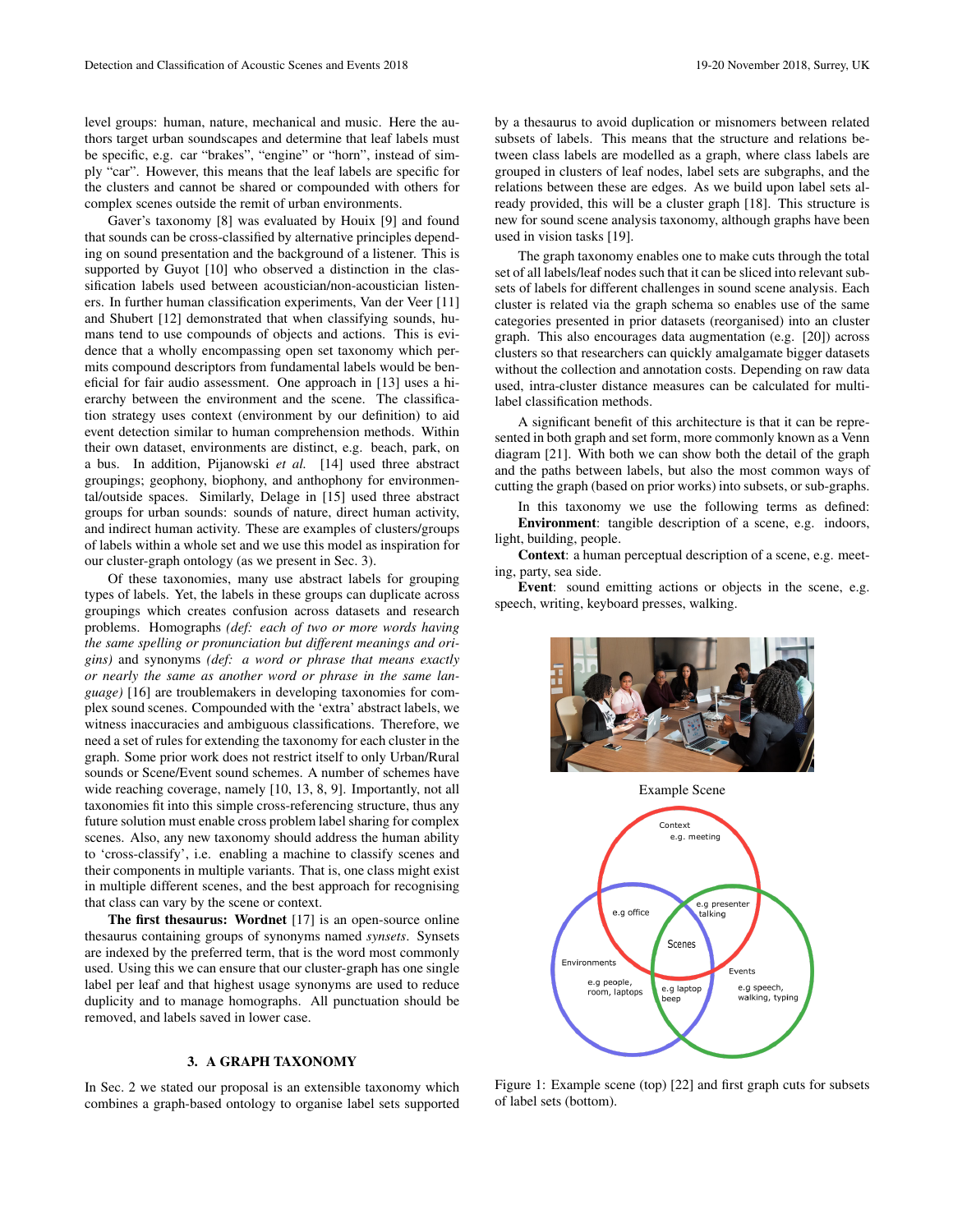These terms form the fundamental ontology of label sets as shown in Fig. 1. This Venn diagram shows boundaries between the label subsets (labels and the subgroupings are graph nodes), and how the subsets relate to each other to form alternative descriptors. The example labels are examples for a scene similar to Fig. 1(top).

Thus we begin with a superset  $T$ , which is a set of all labels, whether part of the environment  $en$ , event  $ev$ , or context  $c$  subsets. At this top level, all labels in  $T$  can be related to all others which forms the full graph  $G = (T, E_t)$  where  $E_t$  is the set of edges between all pairs of  $T$ . With  $T$ , many subsets  $t$  of  $T$  can be created for any sound scene problem (urban, office events etc), with the reassurance that a consistent  $T$  enables extension of current taxonomies.

## 3.1. The ontology O

The remaining element of this taxonomy is forming an ontology of the relations between subsets. We observed in prior work both the use of compound labels and also the human tendency to describe sound scenes perceptually. The compound labels form what is seen in Figure 1 as overlap subsets between the event and environment subsets, and the human perception labels are the context subset.

Collectively, these subsets are the abstract classes used in prior taxonomies but now we can also use them as subset labels to support multi-label analysis without needing data annotated at the label level in the leaf nodes, reducing the annotation overhead and maximising usability of the data already available.

Subset names are not included as nodes (labels) in the graph. These are maintained as a separate list. It is essential that there is no duplication over all subsets, that is the same label can appear in more than one subset, but only as itself, not a synonym. It is also essential that T contains all unique elements of all subsets. This constrains T to prevent duplicity and unnecessary complexity.

### 3.2. Sub graph architecture

Because our ontology architecture is a graph, we have the significant benefit that we can make many graph cuts through the total set of labels  $(T)$  to create new sub-graphs, or new label sets (as we will see in Sec. 5). The obvious subgroups are the pre-populated clusters building on the label sets already available in literature. Therefore, we avoid using abstract names for labels. Rather, these should be a suitable name for an aggregate set, incorporating the super/sub class relation from a hierarchy of previous taxonomies without creating a node identifier that is not suitable as a label, e.g. 'subway train' is a composite of 'subway' and 'train' which stand alone as labels.

Different complex, polyphonic sound scenes require variable numbers of categories to describe the scene. Using our Fig 1 example, some would relate to the environment e.g. 'office', some events (or actions) like 'talking', and some objects, 'laptops'. Given the volume of possible combinations, we suggest using label vectors to represent a set of categories per scene or compound labels for measuring accuracy, rather than creating new ones.

The use of context to improve event classification has been seen as beneficial in sound scene analysis [13]; for example, if we are confident the scene is a beach, we raise the probability of events being waves or walking on sand. An alternative example is, the lack of an adverse class infers a class to be true, meaning if it is not raining nor windy then the probability of a sunny scene is more likely. This is where the clusters of label sets need weighted relations between labels within a subset or, relations (again weighted) between sets of labels. Any weights would be subject to data selection.

Each cluster can be treated as both its own ontology, that is each label in a cluster set will relate to the other labels in the cluster, as such, distances between the labels might be calculated. Furthermore, as the taxonomy extends, distances between clusters, or pairs of leaves in different clusters, can be used to improve the confidence of multi-label classification predictions.

## 4. NEW LABEL FRAMEWORK

In order to add to our graph, we present a framework (Fig. 2) to maintain graph integrity. We use this with the DCASE challenge labels to initialise T.



Figure 2: Framework for extending the taxonomy.

# 5. INITIALISATION WITH DCASE EXAMPLES

We use all the label sets from DCASE event challenges 2013 to 2018 [4, 23, 24, 25] as listed chronologically from left to right in Table 1, and our framework to demonstrate how these produced  $T$ <sup>1</sup>. We denote each set in the format 'DxxTy' meaning D=DCASE, xx=the year, T=Task, and y=the task number. Working from left to right in Table 1, the labels for D16T2 are all either identical ('clearing throat', 'door knock', 'door slam', 'drawer', 'phone ringing','speech') or homographs and synonyms ('cough'='coughing', 'laughter'='human laughter', 'keyboard clicks'='keyboard', 'keys clinging'='keys', 'turning page'='page turning') of Events in D13T2 and T3 so we do not reuse them. This process gives us  $Ev_0 = \{doorknock, doorslam, speech, lawyer, keyboard,$ impact, keys, phone, ringing, turning, page, cough, printer, alert, beep, short, throat, clear, mouse, click, drawer, switch}.

Using the same process on D16T3 we produce {Rustling, snapping, cupboard, cutlery, dishes, impact} and some compound labels, {glass jingling, people walking, washing dishes, and water tap running}. The framework dismantles the compound labels into {glass (obj), jingling (act), people (obj), walking (act), washing (act), we omit 'dishes' as a duplicate, tap (obj), and running act}.  $Ev_1 = Ev_0 + \{Rustling, snapping, cupboard, cutlery, dishes,$ impact, glass, jingling, people, walking, washing, tap, running}.

 $1T$  and the first subsets: en, ev, c are available from soundscape.eecs.qmul.ac.uk/the-extensible-taxonomy/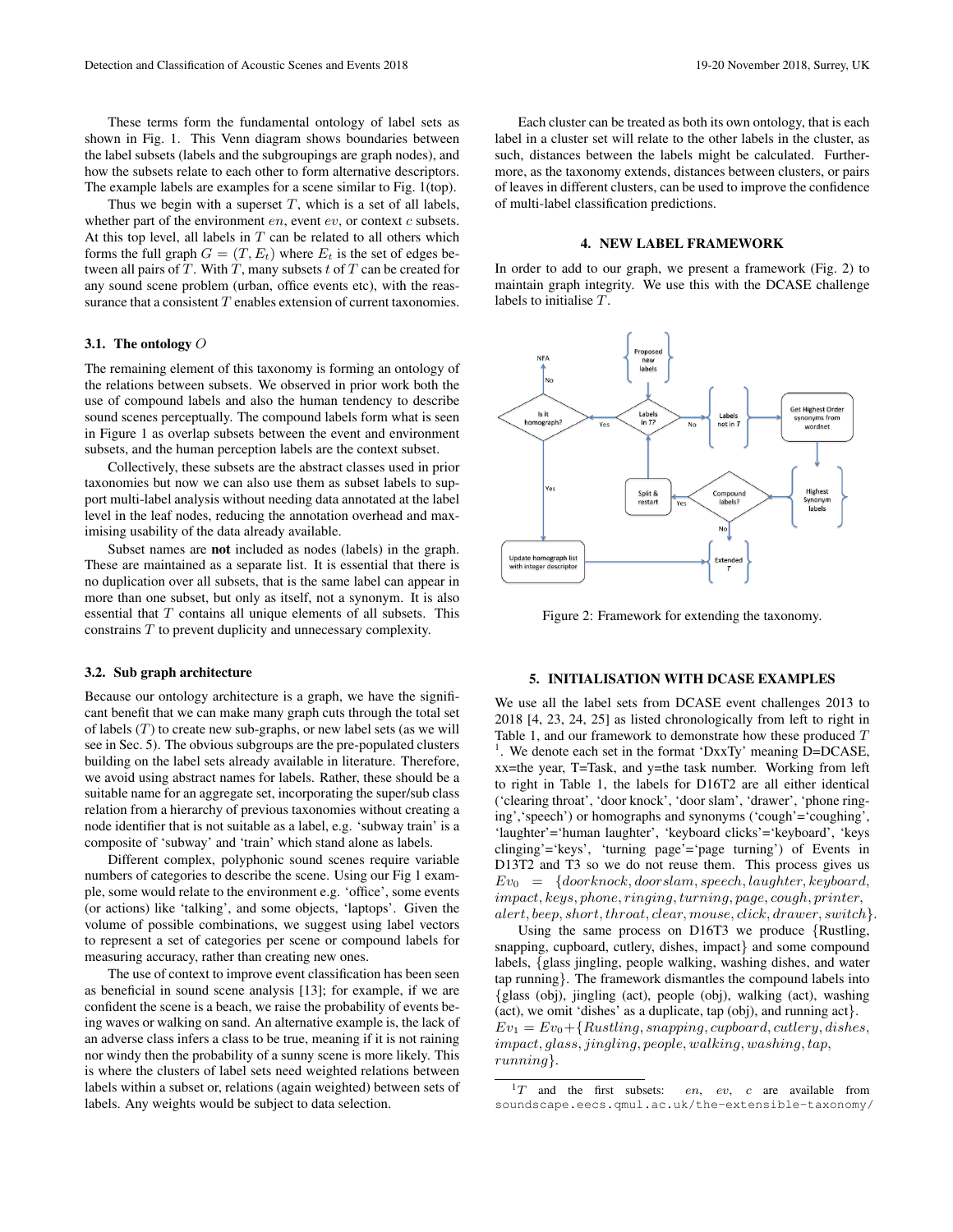| DCASE 13' (T2&3)       | DCASE $16'(T2)$     | DCASE $16'(T3)$   | DCASE $17'(T3)$  | DCASE $17'(T4)$      | DCASE 18' (T4)             |
|------------------------|---------------------|-------------------|------------------|----------------------|----------------------------|
| door knock,            | clearing throat     | (object) rustling | brakes squeaking | train horn           | speech                     |
| door slam,             | coughing            | (object) snapping | car              | air horn, truck horn | dog                        |
| speech,                | door knock          | cupboard          | children         | car alarm            | cat                        |
| laughter,              | door slam           | cutlery           | large vehicle    | reversing beeps      | alarm                      |
| keyboard clicks,       | drawer (close)      | dishes            | people speaking  | ambulance (siren)    | dishes                     |
| objects hitting table, | human laughter      | drawer            | people walking   | police car (siren)   | frying                     |
| keys clinging,         | Keyboard            | glass jingling    |                  | fire engine          | blender                    |
| phone ringing,         | keys (put on table) | object impact     |                  | civil defense siren  | running water              |
| turning page,          | page turning        | people walking    |                  | screaming            | vacuum cleaner             |
| cough,                 | phone ringing       | washing dishes    |                  | bicycle              | electric shaver/toothbrush |
| printer,               | speech              | water tap running |                  | skateboard           |                            |
| short alert-beeping,   |                     | (object) Banging  |                  | car                  |                            |
| clearing throat,       |                     | bird singing      |                  | car passing by       |                            |
| mouse click,           |                     | car passing by    |                  | bus                  |                            |
| drawer                 |                     | children shouting |                  | truck                |                            |
| switch                 |                     | people speaking   |                  | motorcycle           |                            |
|                        |                     | people walking    |                  | train                |                            |
|                        |                     | wind blowing      |                  |                      |                            |

Table 1: Event label set clusters from various DCASE challenges (2013,2016-2018)

We continue in this fashion for all challenge label sets until we are left with:  $T_{events}$ {door, knock, slam, speech, laughter, keyboard, impact, keys, phone, ringing, turning, page, cough, printer, alert, beep, short, throat, clear, mouse, click, drawer, switch, rustling, snapping, cupboard, cutlery, dishes, impact, glass, jingling, people, walking, washing, tap, running, brakes, car, squeaking, children, large, vehicle, bird, singing, passing, shouting, wind,  $blowing, train, horn, air, truck, reversing, siren, fire, police,$ ambulance, engine, screaming, bike, skateboard, motorbike, dog, cat, frying, blender, vacuum, cleaner, shaver, toothbrush}.

Table 2: Scene label set clusters from DCASE challenges  $(2013,2016-2018)$ DCASE 13'(T1) DCASE 16'&17' (T1) DCASE 18' (T1)

| DCASE 13 (11)    | $DCASE 10 \& 1111$ | DCASE 18 (11)         |  |
|------------------|--------------------|-----------------------|--|
| busy street      | bus                | airport               |  |
| quiet street     | cafe / Restaurant  | shopping mall         |  |
| park             | car                | metro station         |  |
| open-air market  | city center        | pedestrian street     |  |
| bus              | forest path        | public square         |  |
| subway-train     | grocery store      | street medium traffic |  |
| restaurant       | home               | tram (riding)         |  |
| shop/supermarket | lakeside beach     | bus (riding)          |  |
| office           | library            | metro (riding)        |  |
| subway station   | metro station      | urban Park            |  |
|                  | office             |                       |  |
|                  | residential area   |                       |  |
|                  | train              |                       |  |
|                  | tram               |                       |  |
|                  | urban park         |                       |  |

In Table 2 we have listed label sets for each scene classification challenges from all DCASE workshops since 2013. Task 1 for DCASE 16 and DCASE 17 are identical therefore only listed once. The final set of labels produced with our framework which encompasses all previous labels is:

 $T_{scenes}$  = {bus, restaurant, shop, metro, airport, street,

 $supermarket, quiet, busy, park, of fice, station, car, city,$ center, forest, pavement, library, train, tram, mall, public space, riding.

**Finalising** T: we join  $T_{events}$  and  $T_{seenes}$  and remove duplicates between the two to form T. We further subselect the labels into the event, ev, environment, en, and context, c subsets. c is the smallest based on DCASE:  $c = \{ of face, meeting, shopping\}.$ 

## 6. SUMMARY

In summary, with this extensible framework we hope to start an evolving taxonomy of classification labels for open set sound scene analysis. With this design, we enable machines to cross-classify as humans do; with consistent multiple taxonomies and using the cluster graph structure, this product enables correlation between dependent sound attributes in a scene, i.e. learning to discriminate the same event in different contexts. If we ensure that future dataset labeling strategies build upon those which already exist such as expanding this taxonomy, then we can amalgamate datasets for future research. We aim to use our framework to align other datasets such as AudioSet with the proposed taxonomy. Although our approach is a small overhead when annotating new datasets, the long term benefits of data augmentation outweigh the cost, and our framework is much simpler than using other data migration methods (e.g. [26]) used in reusing datasets.

Alongside sharing the initialised graph taxonomy, we have provided a central online point for links to future datasets which conform to the extensible approach so all researchers can link to the relevant parts/collections of datasets they wish to use for their own analyses<sup>2</sup>. A further benefit of this work is that it enables both bottom-up and top-down strategies for forming new label sets and sharing/combining them with other researchers. We hope that future DCASE challenge organisers will adopt this approach for managing labels in new datasets as this unification of sound labels will ease the annotation task.

<sup>2</sup>Email casa.opentaxonomy@qmul.ac.uk to add your dataset link